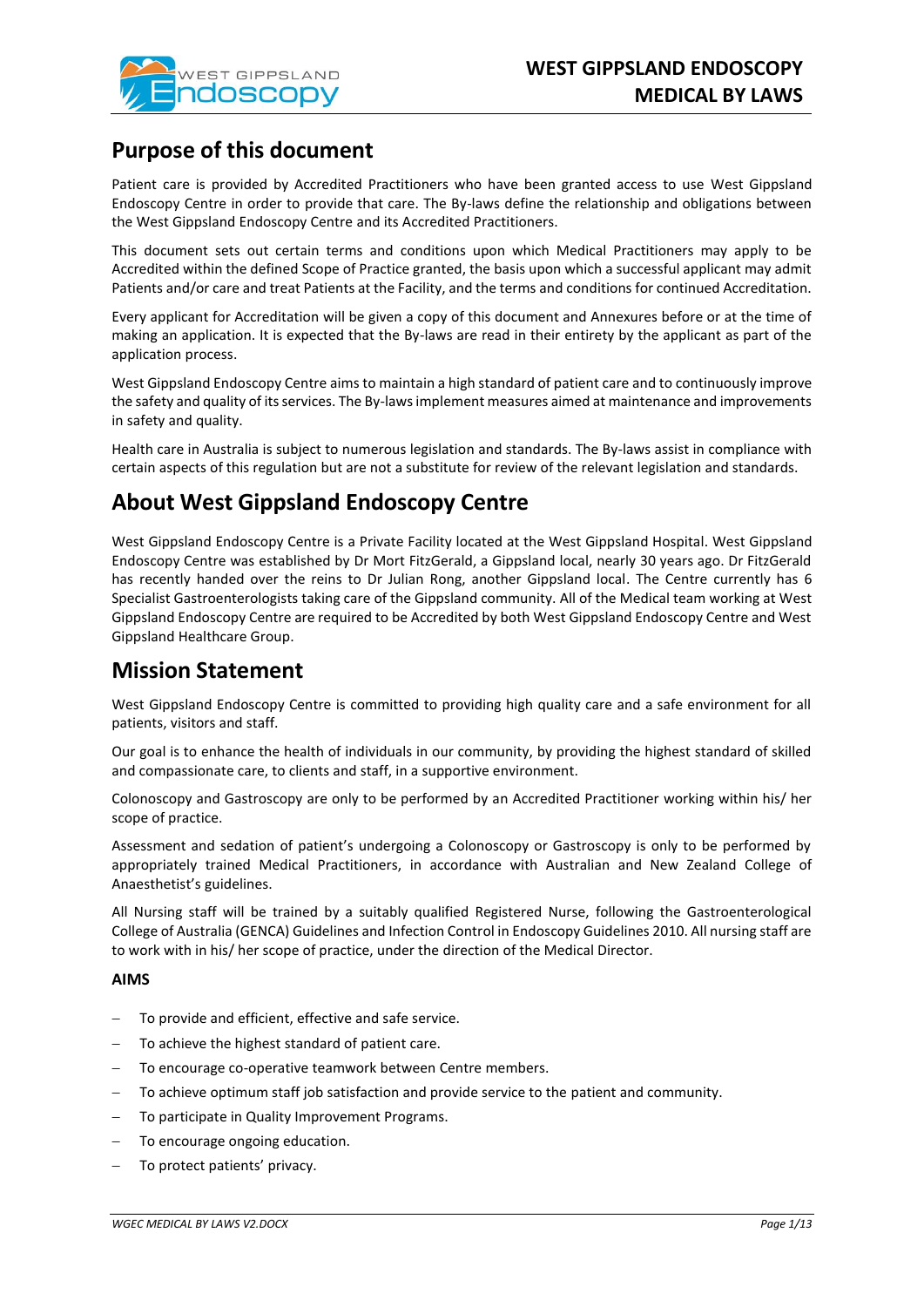

## **OBJECTIVE**

To remain an effective, productive, highly functional service providing a high-quality service for all patients.

# **Definitions**

**Accreditation** means the process provided for in these By-laws by which a person is Accredited. The two conditions for Accreditation are an explicit definition of quality (i.e. standards) and an independent review process aimed at identifying the level of congruence between practices and quality standards.

**Accredited** means the status conferred on a Medical Practitioner, Dentist or Allied Health Professional permitting them to provide services within West Gippsland Endoscopy Centre after having satisfied the Credentialing requirements provided in these By-laws.

**Accredited Practitioner** means a Medical Practitioner who has been Accredited to provide services within West Gippsland Endoscopy Centre and who may be able to perform services within their Scope of Practice notified in the appointment.

**Adequate Professional Indemnity Insurance** means insurance, including run off/tail insurance, to cover all potential liability of the Accredited Practitioner, that is with a reputable insurance company acceptable to West Gippsland Endoscopy Centre, and is in an amount and on terms that West Gippsland Endoscopy Centre considers in its absolute discretion to be sufficient. The insurance must be adequate for Scope of Practice and level of activity.

**Anaesthetist** means an Accredited Practitioner who has been credentialled to provide Anaesthetic services within their scope of practice notified in the appointment

**Behavioural Sentinel Event** means an episode of inappropriate or problematic behaviour which indicates concerns about an Accredited Practitioner's level of functioning and suggests potential for adversely affecting Client safety or West Gippsland Endoscopy Centre outcomes.

**By-laws** mean these By-laws.

**Competence** means, in respect of a person who applies for Accreditation, that the person is possessed of the necessary aptitude in the application of knowledge and skills in interpersonal relationships, decision making and Performance necessary for the Scope of Practice for which the person has applied and has the demonstrated ability to provide health services at an expected level of safety and quality.

**Credentials** means, in respect of a person who applies for Accreditation, the qualifications, professional training, clinical experience and training and experience in leadership, research, education, communication and teamwork that contribute to the person's Competence, Performance and professional suitability to provide safe, high quality health care services. The applicant's history of and current status with respect to professional registration, disciplinary actions, indemnity insurance and criminal regard are relevant to their Credentials.

**Credentialing** means, in respect of a person who applies for Accreditation, the formal process used to verify the qualifications, experience, professional standing and other relevant professional attributes of the applicant for the purpose of forming a view about their Credentials, Competence, Performance and professional suitability to provide safe, competent, ethical and high quality health care services within West Gippsland Endoscopy Centre.

**Current Fitness**is the current fitness required of an applicant for Accreditation to carry out the Scope of Practice sought or currently held. A person is not to be considered as having current fitness if that person suffers from any physical or mental impairment, disability, condition or disorder (including habitual drunkenness or addiction to deleterious drugs) which detrimentally affects or is likely to detrimentally affect the person's physical or mental capacity to practice medicine, dentistry or allied health (as the case may be).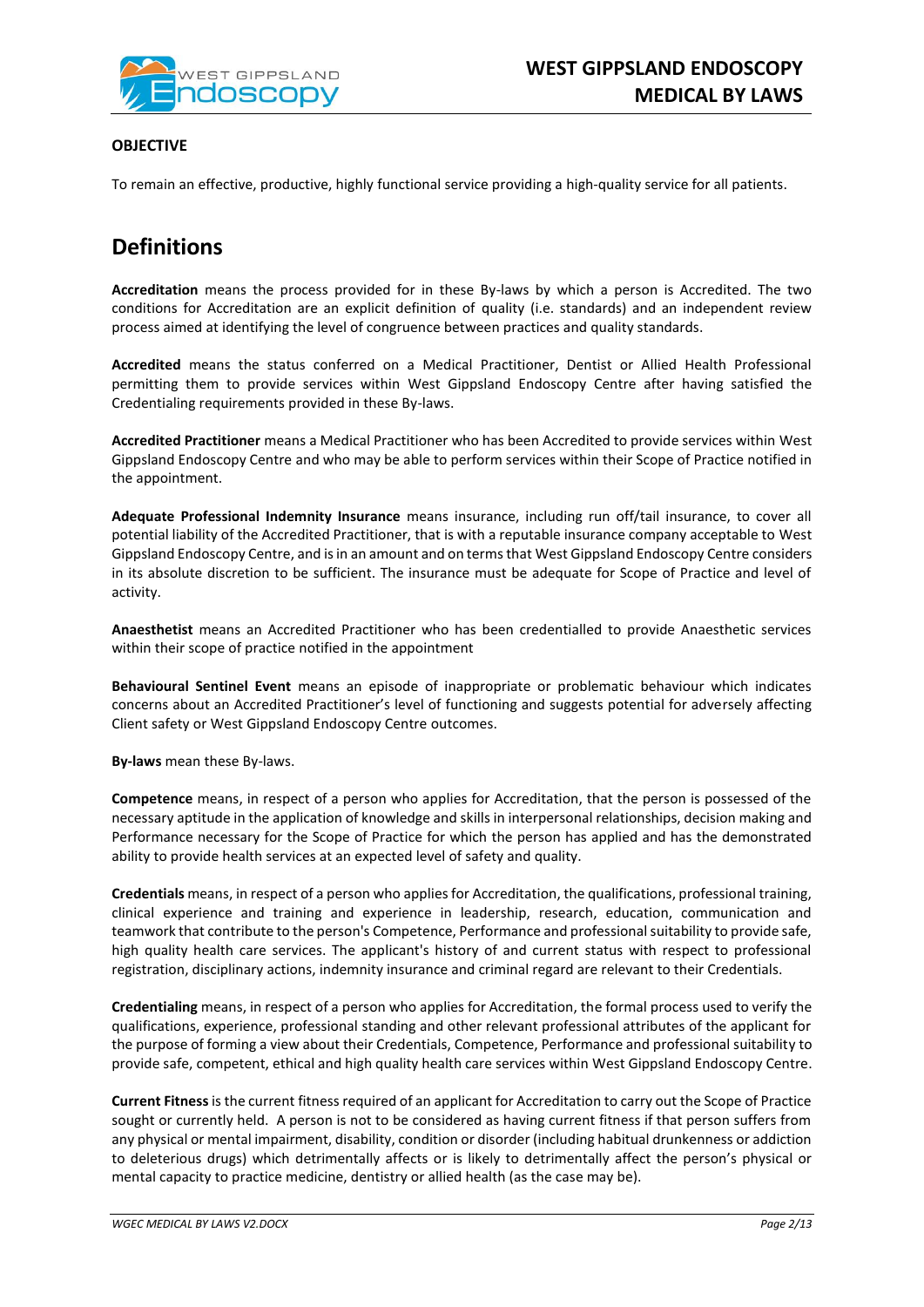**Director** is the Proprietor of West Gippsland Endoscopy Centre**.**

**Director of Nursing** means the person appointed to the position of Director of Nursing or Director of Clinical Services, or equivalent position by whatever name, of West Gippsland Endoscopy Centre or any person acting, or delegated to act, in that position.

**Disruptive Behaviour** means aberrant behaviour manifested through personal interaction with Medical Practitioners, hospital personnel, health care professionals, Patients, family members, or others, which interferes with Patient care or could reasonably be expected to interfere with the process of delivering quality care or which is inconsistent with the values of West Gippsland Endoscopy Centre.

**External Review** means evaluation of the performance of an Accredited Practitioner by an appropriately qualified and experienced professional person(s) external to West Gippsland Endoscopy Centre.

**Gastroenterologist** means an Accredited Practitioner who has been Credentialled to provide endoscopic and consultative services within their scope of practice notified in the appointment.

**Internal Review** means evaluation of the performance of an Accredited Practitioner by an appropriately qualified and experienced professional person(s) internal to West Gippsland Endoscopy Centre.

**Medical Advisory Committee** means the medical advisory committee of West Gippsland Endoscopy Centre.

**Medical Practitioner** means, for the purposes of these By-laws, a person registered under the applicable legislation to practise medicine in Victoria where West Gippsland Endoscopy Centre is located.

**New Clinical Services** means clinical services, treatment, procedures, techniques, technology, instruments or other interventions that are being introduced into the organisational setting of West Gippsland Endoscopy Centre for the first time, or if currently used are planned to be used in a different way, and that depend for some or all of their provision on the professional input of Medical Practitioners.

**Organisational Need** means the extent to which West Gippsland Endoscopy Centre is required to provide a specific clinical service, procedure or other intervention in order to provide a balanced mix of safe, high quality health care services that meet consumer and community needs and aspirations.

**Patient** means a person admitted to, or treated as a patient at West Gippsland Endoscopy Centre.

**Performance** means the extent to which an Accredited Practitioner provides health care services in a manner which is consistent with known good Clinical Practice and results in expected patient benefits.

**Re-credentialling** means the process provided in these By-laws by which a person who already holds Accreditation may apply for and be considered for Accreditation after 3 years (or as required)

**Scope of Practice** means the extent of an individual Accredited Practitioner's permitted Clinical Practice within West Gippsland Endoscopy Centre based on the individual's Credentials, Competence, Performance and professional suitability, Professional Indemnity Insurance cover and the Organisational Capability and Organisational Need of the organisation to support the Accredited Practitioner's scope of clinical practice.

**Specialist Medical Practitioner** means a Medical Practitioner who has been recognised as a specialist in their nominated category for the purpose of the Health Insurance Act 1973 (Cth) and is registered under the applicable legislation to practise medicine in that speciality in Victoria where West Gippsland Endoscopy Centre is located.

**Temporary Accreditation** means the process provided in By-laws whereby a Medical Practitioner, is Accredited to commence working at West Gippsland Endoscopy Centre but it has not yet been tabled at the Medical Advisory Committee.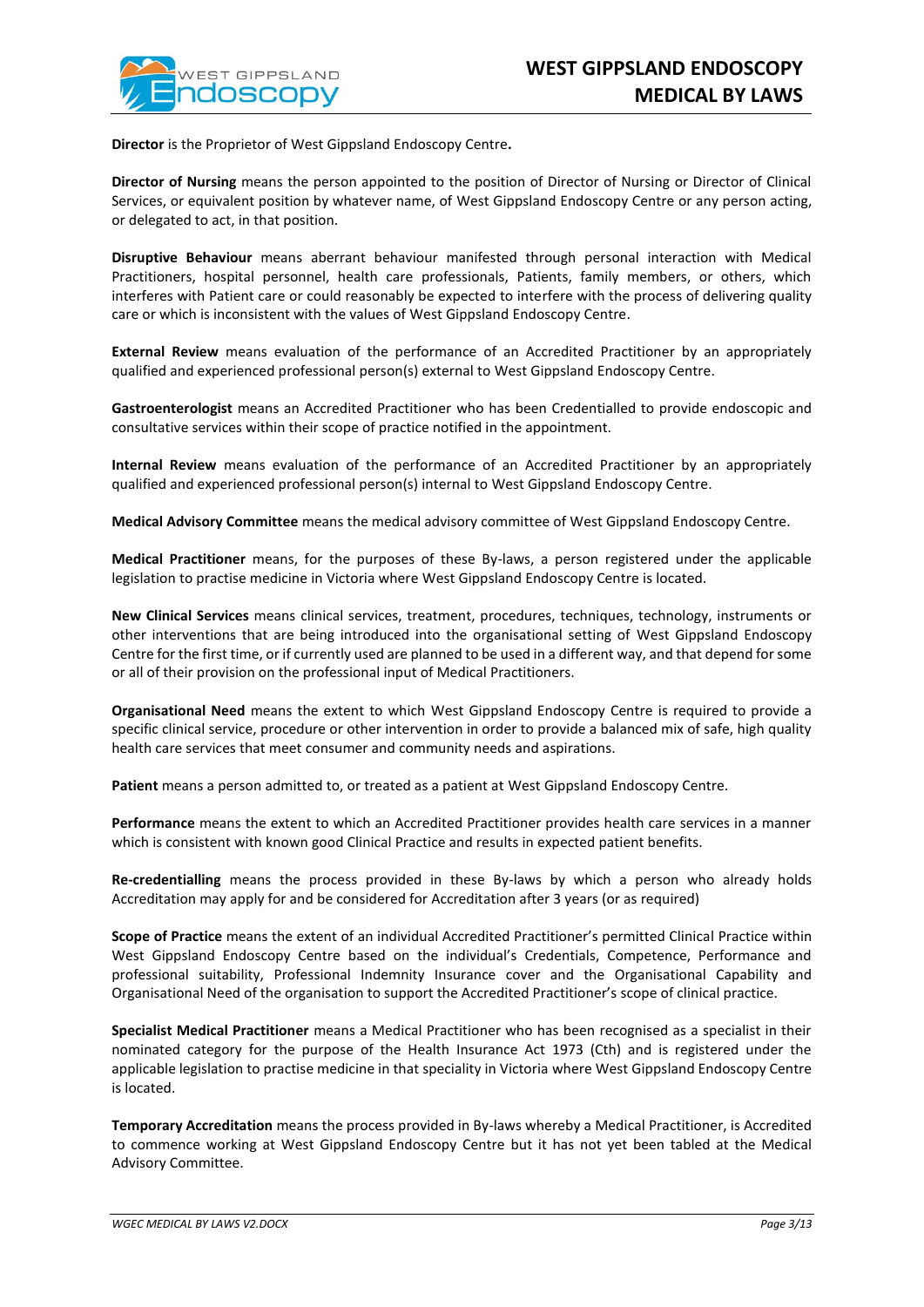

**Variation in Practice** means a difference in healthcare processes or outcomes, compared to peers, or to a standard, such as an evidence-based guideline recommendation. It is important to consider that clinical care can also vary within a health service organisation, for example, between clinicians, departments or sites.

**Visiting Medical Practitioner** means a Medical Practitioner who is not an employee of West Gippsland Endoscopy Centre who has been granted Accreditation and Scope of Practice pursuant to these By-laws. They are responsible for giving direct and appropriate medical care within the established policies and procedures set out in the By–laws of West Gippsland Endoscopy Centre.

**WGEC** means West Gippsland Endoscopy Centre

**WGHG** means West Gippsland Healthcare Group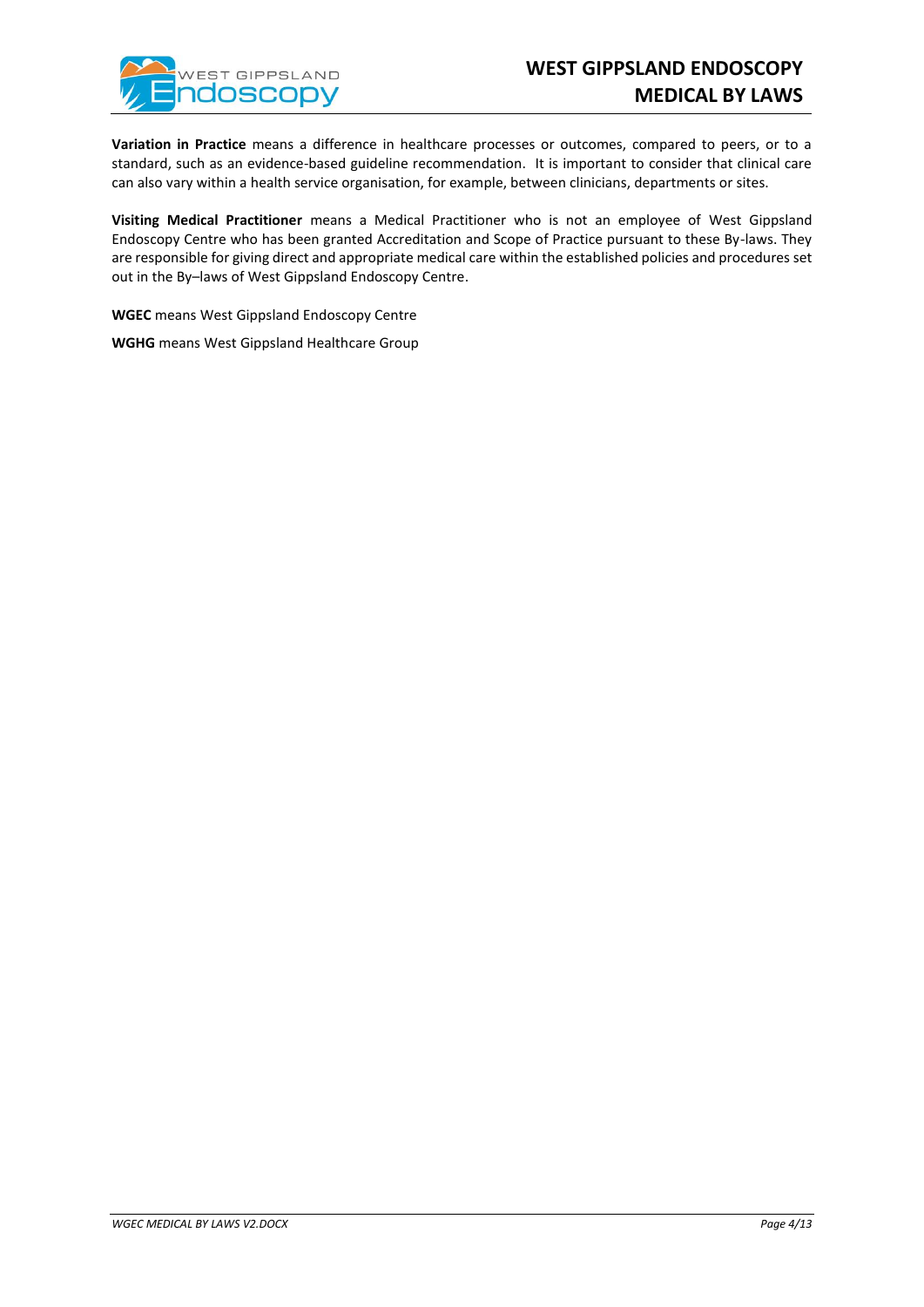

## **Specific Roles and Responsibilities of Accredited Medical Practitioners**

#### *Responsibilities of the Accredited Medical Practitioner*

The Responsible Medical Practitioner shall be -

- − the Accredited Medical Practitioner who arranged the admission of the patient to the Centre; or
- − where no Accredited Medical Practitioner arranged such admission, the Accredited Medical Practitioner who has assumed responsibility for the medical care and treatment of the patient; or
- − the Accredited Medical Practitioner as a result of a change notified to the Director by both Practitioners
- part of multidisciplinary collaboration and teamwork
- practicing within their scope of practice only

#### *Assistants, Locums and Non-Accredited Consultants*

The Responsible Medical Practitioner may obtain assistance from Medical Practitioners who are not Accredited Medical Practitioners. This assistance may take the form of consultation, locums, or the provision of special diagnostic, surgical or therapeutic procedures, but the primary responsibility for the care and treatment of the patient shall remain with the patient's Responsible Medical Practitioner.

The Centre reserves the right to refuse access to any Medical Practitioner who is not an Accredited Medical Practitioner.

#### *Inability to Contact Responsible Accredited Medical Practitioner*

Where a situation arises where, in the opinion of the Registered Nurse who is in charge of the patient at the time, requires the attention of the Responsible Medical Practitioner, every reasonable effort will be made to communicate with the Responsible Medical Practitioner with regard to the situation and consult with him/her as to the care and treatment of the patient. However, if the Responsible Medical Practitioner cannot be contacted, the Centre has the right to take whatever action it considers necessary in the interest of the patient. This may include the calling of another Accredited Medical Practitioner to care for the patient, or the transfer of the patient to another facility. In either case the Responsible Medical Practitioner will be advised of the action as soon as possible.

#### *The Role of the Gastroenterologist*

The Gastroenterologist's role is to carry out endoscopic procedure(s) with the aim of achieving patient safety, comfort and best possible outcome. To this end, the following must be taken into consideration:

- − Comply with the Clinical Care Standard for Colonoscopy
- − Meet all recredentialing requirements for the Conjoint Committee for the Recognition of Training in Gastrointestinal Endoscopy
- Patient safety can be ensured using appropriate aseptic techniques and minimising risk factors.
- The Gastroenterologist must work closely with the nursing staff and the Anaesthetist to achieve optimal procedural conditions.
- It is the gastroenterologist's responsibility to identify the patient and ensure that the procedure performed is the one intended and to verify adherence to Patient Identification/Time Out policy
- − Histology specimens shall be sent for pathological examination whenever necessary and results followed up accordingly by the gastroenterologist and a copy of the pathologists report shall be retained in the Centre's medical history

The gastroenterologist is responsible for securing signed consent for the procedure.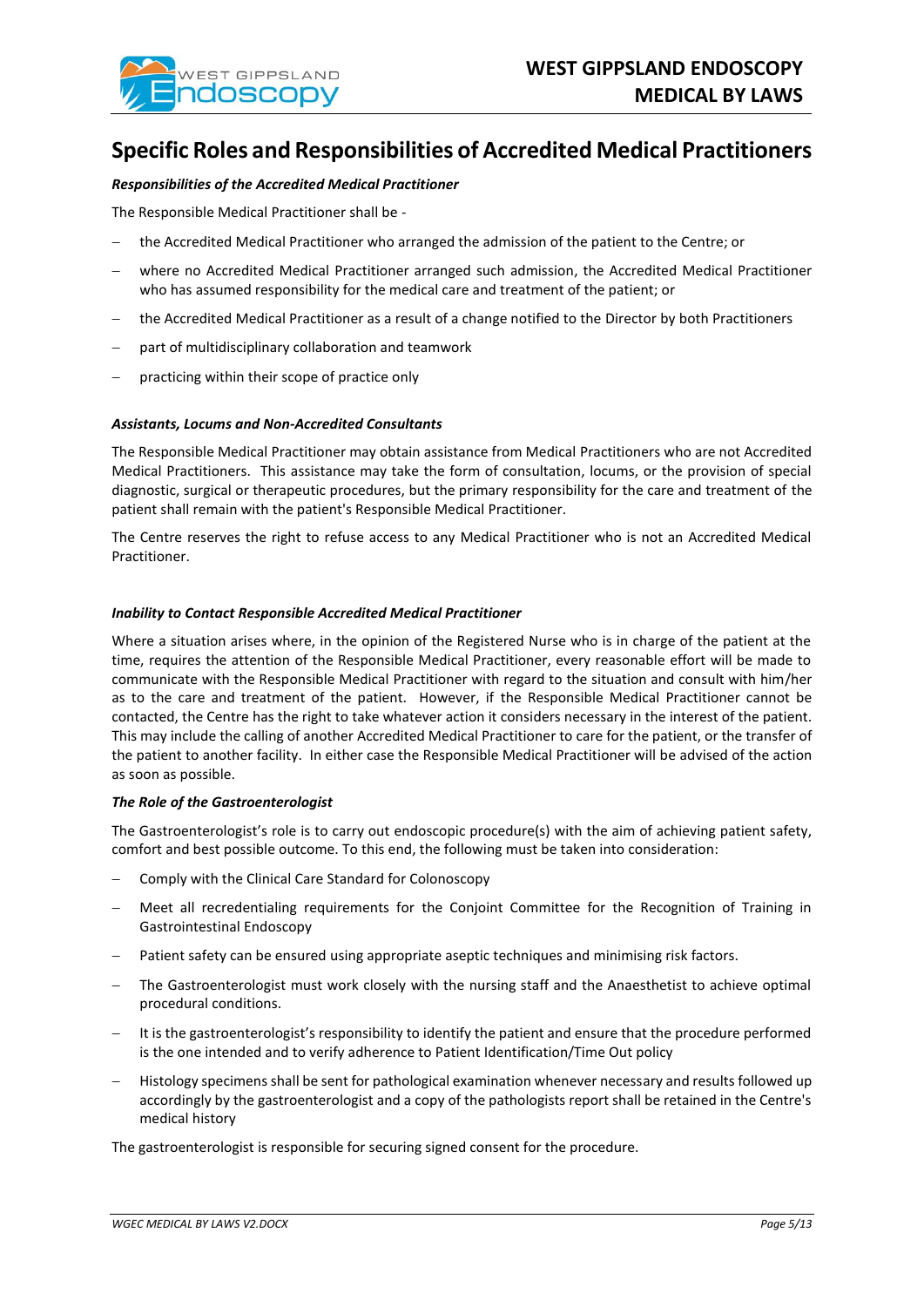### *The Role of the Anaesthetist*

The Anaesthetist's role is to:

- Provide anaesthesia and other consultative services
- Carry out preoperative assessment and continuing management of the patient post procedure
- Supervision of anaesthetic staff and recovery area staff
- Participating in quality improvement and continuing education activities.

In addition, the Anaesthetist must recognise the importance of achieving optimal procedural conditions.

The Anaesthetist is responsible for securing signed consent for the procedure.

The Anaesthetist is responsible for accompanying the patient from the procedure room to recovery following the procedure and to provide a detailed handover to recovery staff.

Anaesthetists who attend West Gippsland Endoscopy Centre are expected to carry out their duties in accordance with the AN/ANZ Anaesthetic Guidelines and Standards.

#### *Compliance with By-laws*

It is a requirement for continued Accreditation that Accredited Practitioners comply with the By-laws at all relevant times when admitting, caring for or treating Patients, or otherwise providing services at West Gippsland Endoscopy Centre.

Accredited Practitioners must comply with all policies and procedures of the West Gippsland Endoscopy Centre.

Accredited Practitioners must comply with all relevant legislation, including but not limited to legislation that relates to health, public health, drugs and poisons, privacy, coroners, criminal law, health practitioner registration, research, environmental protection, workplace health & safety, occupational health and safety, antidiscrimination, bullying, harassment, industrial relations, care of children, care of persons with a disability, substituted decision making and persons with impaired capacity, mental health, Medicare, health insurance, fair trading and trade practices, intellectual property, and other relevant legislation regulating the Accredited Practitioner, provision of health care or impacting upon the operation of West Gippsland Endoscopy Centre.

In addition, Accredited Practitioners must ensure compliance with, or assist West Gippsland Endoscopy Centre to comply with, any Commonwealth or State mandated service capability frameworks or minimum standards.

*Any non-compliance with the By-laws may be grounds for suspension, termination, or imposition of conditions.*

#### *Insurance, Registration, Notifications and Continuous Disclosure*

Accredited Practitioners must at all times maintain Adequate Professional Indemnity Insurance.

Accredited Practitioners must at all times maintain registration with the Australian Health Practitioner Regulation Agency (AHPRA).

Accredited Practitioners must immediately advise the Director, and follow up with written confirmation within 2 days, should:

- an investigation or complaint be commenced in relation to the Accredited Practitioner, or about his/her Patient (irrespective of whether this relates to a Patient of the Facility), by the Accredited Practitioner's registration board, disciplinary body, Coroner, a health complaints body, or another statutory authority, State or Government agency;
- an adverse finding (including but not limited to criticism or adverse comment about the care or services provided by the Accredited Practitioner) be made against the Accredited Practitioner by a civil court, the practitioner's registration board, disciplinary body, Coroner, a health complaints body, or another statutory authority, State or Government agency, irrespective of whether this relates to a Patient of the Facility;
- − the Accredited Practitioner's professional registration be revoked or amended, or should conditions be imposed, or should undertakings be agreed, irrespective of whether this relates to a Patient of the Facility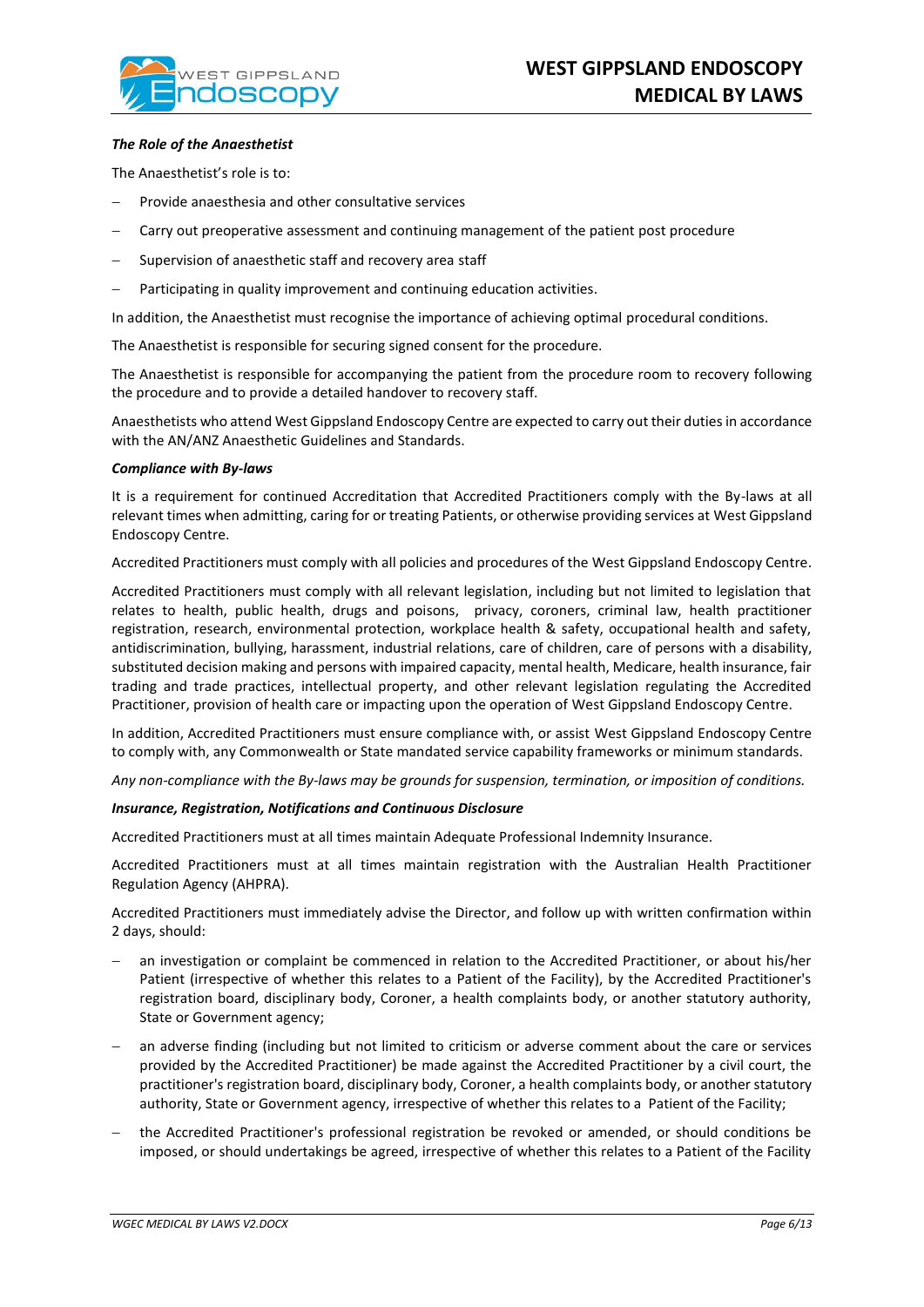and irrespective of whether this is noted on the public register or is privately agreed with a registration board;

- professional indemnity membership or insurance be made conditional or not be renewed, or should limitations be placed on insurance or professional indemnity coverage;
- − the Accredited Practitioner's appointment, clinical privileges or Scope of Practice at any other facility, hospital or day procedure centre alter in any way, including if it is withdrawn, suspended, restricted, or made conditional, and irrespective of whether this was done by way of agreement;
- any physical or mental condition or substance abuse problem occur that could affect his or her ability to practise or that would require any special assistance to enable him or her to practise safely and competently;
- − the Accredited Practitioner be charged with having committed or is convicted of a sex, violence or other criminal offence. The Accredited Practitioner must provide the Facility with an authority to conduct at any time a criminal history check with the appropriate authorities;
- the Accredited Practitioner believe that Patient care or safety is being compromised or at risk, or may potentially be compromised or at risk, by another Accredited Practitioner of the Facility; or
- the Accredited Practitioner makes a mandatory notification to a health practitioner registration board (for example Medical Board) in relation to another Accredited Practitioner of the Facility.

The Accredited Practitioner must keep the Director continuously informed of every fact and circumstances which has, or will likely have, a material bearing upon:

- the Accreditation of the Accredited Practitioner;
- the Scope of Practice of the Accredited Practitioner;
- the ability of the Accredited Practitioner to safely deliver health services to his/her patients within the Scope of Practice;
- the Accredited Practitioner's registration or Professional Indemnity Insurance arrangements;
- the inability of the Accredited Practitioner to satisfy a medical malpractice claim by a Patient;
- − adverse outcomes, complications or complaints in relation to the Accredited Practitioner's Patients (current or former) of the Facility;
- − the reputation of the Accredited Practitioner as it relates to the provision of Clinical Practice; and
- − the reputation of West Gippsland Endoscopy Centre.

Subject to restrictions directly relating to or impacting upon legal professional privilege or statutory obligations of confidentiality, every Accredited Practitioner must keep the CEO informed and updated about the commencement, progress and outcome of compensation claims, coronial investigations or inquests, police investigations, Patient complaints, health complaints body complaints or investigations, or other inquiries involving Patients of the Accredited Practitioner that were treated at the Facility.

Accredited Practitioners are required to provide evidence annually, or at other times upon request, of Adequate Professional Indemnity Insurance and registration with the relevant health professional registration board, and all other relevant licences or registration requirements for the Scope of Practice granted. If further information is requested in relation to insurance or registration, the Accredited Practitioner will assist to obtain that information, or provide permission for West Gippsland Endoscopy Centre to obtain that information directly.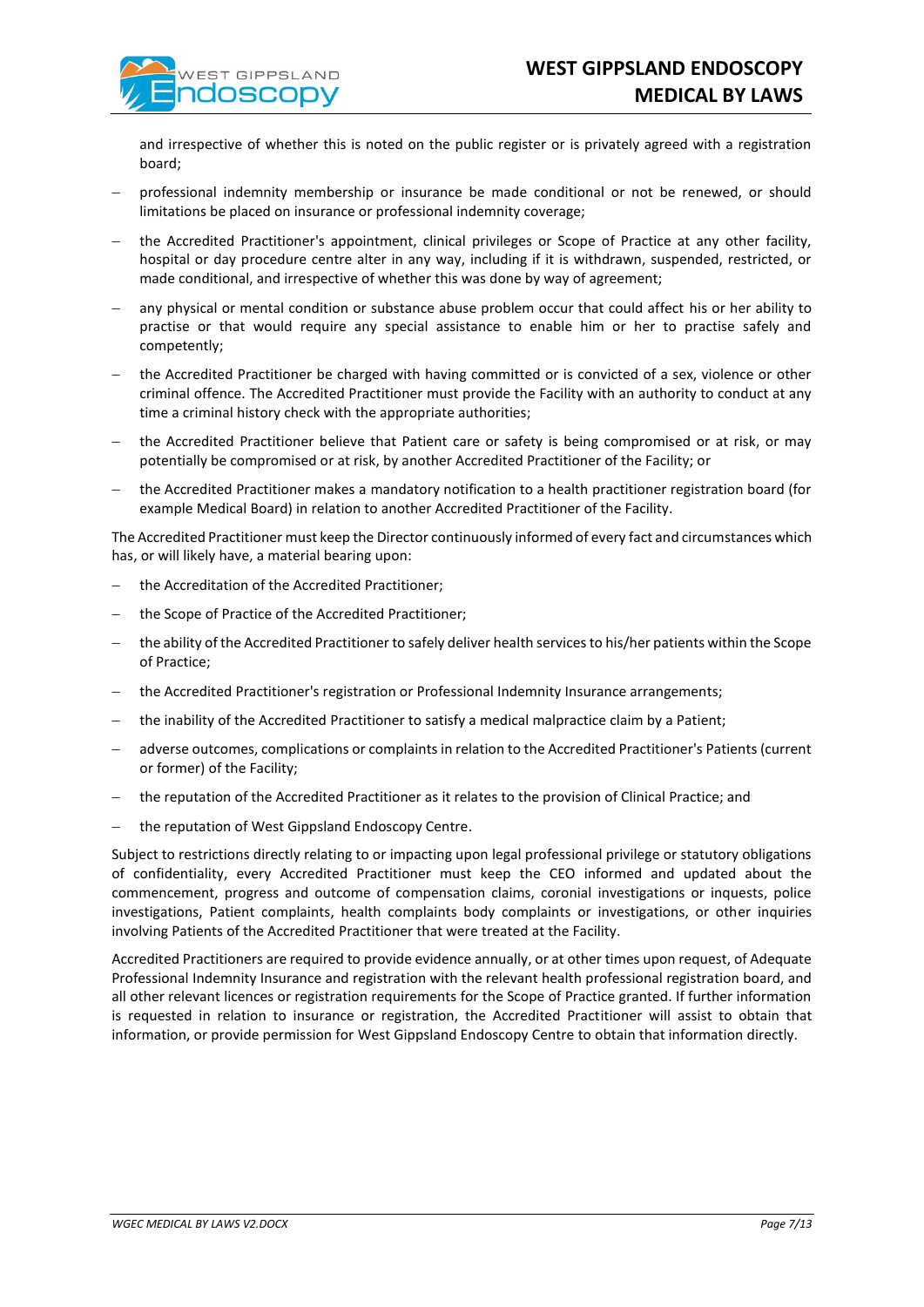#### *Standard of conduct and behaviour*

The Facility expects a high standard of professional and personal conduct from Accredited Practitioners, who must conduct themselves at all times in accordance with:

- the Code of Ethics of the Australian Medical Association or any other relevant code of ethics;
- the Code of Practice of any specialist college or professional body of which the Accredited Practitioner is a member;
- the Values of the West Gippsland Endoscopy Centre;
- the strategic direction of West Gippsland Endoscopy Centre;
- − the limits of their registration or any conditions placed upon Scope of Practice in accordance with these Bylaws; and
- all reasonable requests made with regard to personal conduct in West Gippsland Endoscopy Centre.

Accredited Practitioners must continuously demonstrate Competence and Current Fitness, must not engage in Disruptive Behaviour, and must observe all reasonable requests with respect to conduct and behaviour.

Upon request by the Director, the Accredited Practitioner is required to meet with the Director and any other person that the Director may ask to attend the meeting, to discuss matters above, or any other matter arising out of these By-Laws.

#### *Confidentiality*

Accredited Practitioners will manage all matters relating to the confidentiality of information in compliance with the Facility's policy, the 'Australian Privacy Principles' established by the Privacy Act (Cth), and other legislation and regulations relating to privacy and confidentiality, and will not do anything to bring West Gippsland Endoscopy Centre in breach of these obligations.

Accredited Practitioners will comply with the various legislation governing the collection, handling, storage and disclosure of health information.

Accredited Practitioners will comply with common law duties of confidentiality.

The confidentiality requirements continue with full force and effect after the Accredited Practitioner ceases to be Accredited.

#### *Representations and media*

Unless an Accredited Practitioner has the prior written consent of the CEO, an Accredited Practitioner may not use West Gippsland Endoscopy Centre's name, letterhead, or in any way suggest that the Accredited Practitioner represents these entities.

The Accredited Practitioner must obtain the CEO's prior approval before interaction with the media regarding any matter involving West Gippsland Endoscopy Centre or a Patient.

#### *Consent*

Accredited Practitioners must obtain fully informed consent for treatment from the patient or their legal guardian or substituted decision maker in accordance with accepted medical and legal standards (including applicable legislation) and in accordance with the policy and procedures of West Gippsland Endoscopy Centre.

The consent will be evidenced in writing and signed by the Accredited Practitioner and patient or their legal guardian or substituted decision maker.

#### *Financial information and statistics*

Accredited Practitioners must record all data required by West Gippsland Endoscopy Centre to meet health fund obligations, collect revenue and allow compilation of health care statistics.

Accredited Practitioners must ensure that all Pharmaceutical Benefits Scheme prescription requirements and financial certificates are completed in accordance with regulatory requirements.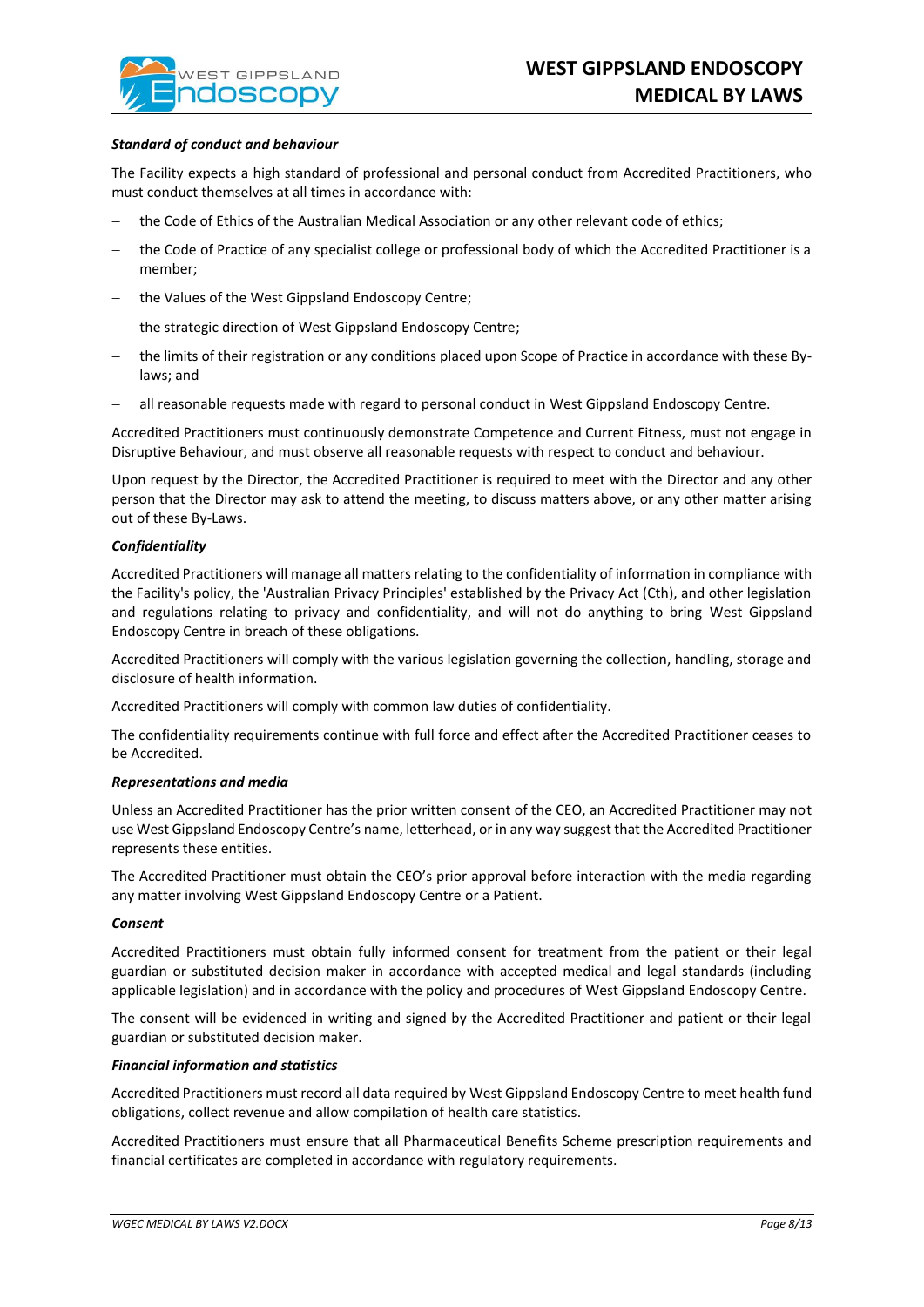

### *Patient Records*

Accredited Practitioners must ensure that:

- Patient records held by West Gippsland Endoscopy Centre are adequately maintained for Patients treated by the Accredited Practitioner;
- Patient records satisfy policy requirements for West Gippsland Endoscopy Centre, legislative requirements, State based standards, the content and standard required by accreditation requirements, and health fund obligations;
- − they maintain full, accurate, legible medical records,
- they comply with all legal requirements and standards in relation to the prescription and administration of medication, and properly document all drugs orders clearly and legibly in the medication chart maintained by the West Gippsland Endoscopy Centre;
- Patient records maintained by West Gippsland Endoscopy Centre include all relevant information and documents reasonably necessary to allow staff and other Accredited Practitioners to care for Patients, including provision of pathology, radiology and other investigative reports in a timely manner;
- A procedure report is completed including a detailed account of the findings, technique undertaken, complications and post procedure orders as per the Colonoscopy Clinical Care standard, and consistent with national evidence based guidelines such as 'Clinical practice guidelines for the prevention, early detection and management of colorectal cancer', and 'Clinical practice guidelines for surveillance colonoscopy'
- − An anaesthetic report is completed, as well as documentation of the pre-anaesthetic evaluation, fully informed anaesthetic consent and post-anaesthetic evaluation;
- − A discharge summary is completed where applicable.

## **Medical Advisory Committee**

The Medical Advisory Committee ensures that the clinical care provided by our medical specialists and clinical staff is of the highest quality and in line with the latest clinical practice guidelines. The major function of the committee is to facilitate communication between the Director and Accredited Practitioners. The committee consists of the Director, an anaesthetist, a Gastroenterologist and the Director of Nursing. Meetings are to be held quarterly. The committee may second experts to attend meetings to assist in the decision making process when the need arises.

Typically, the role of the committee is to but not limited to:

- Review and approve credentialing of gastroenterologists and anaesthetists (initial, annual and recredentialing)
- − Determination of scope of Practice of Accredited Practitioners
- − Variation in Practice
- Discuss and make recommendations regarding clinical related matters
- Review, analyse and make recommendations on Clinical incidents and sentinel events
- Review, change and approve of any new legislation, regulation, clinical guidelines, advisories or factsheets released by the Australian Commission on Safety and Quality in Healthcare.
- − Review Clinical policies
- To approve and implement any new clinical procedures and guidelines

Members of the Medical Advisory Committee shall be appointed by the Chair of the Committee. Members shall be appointed for 3 years and shall be eligible for re-appointment.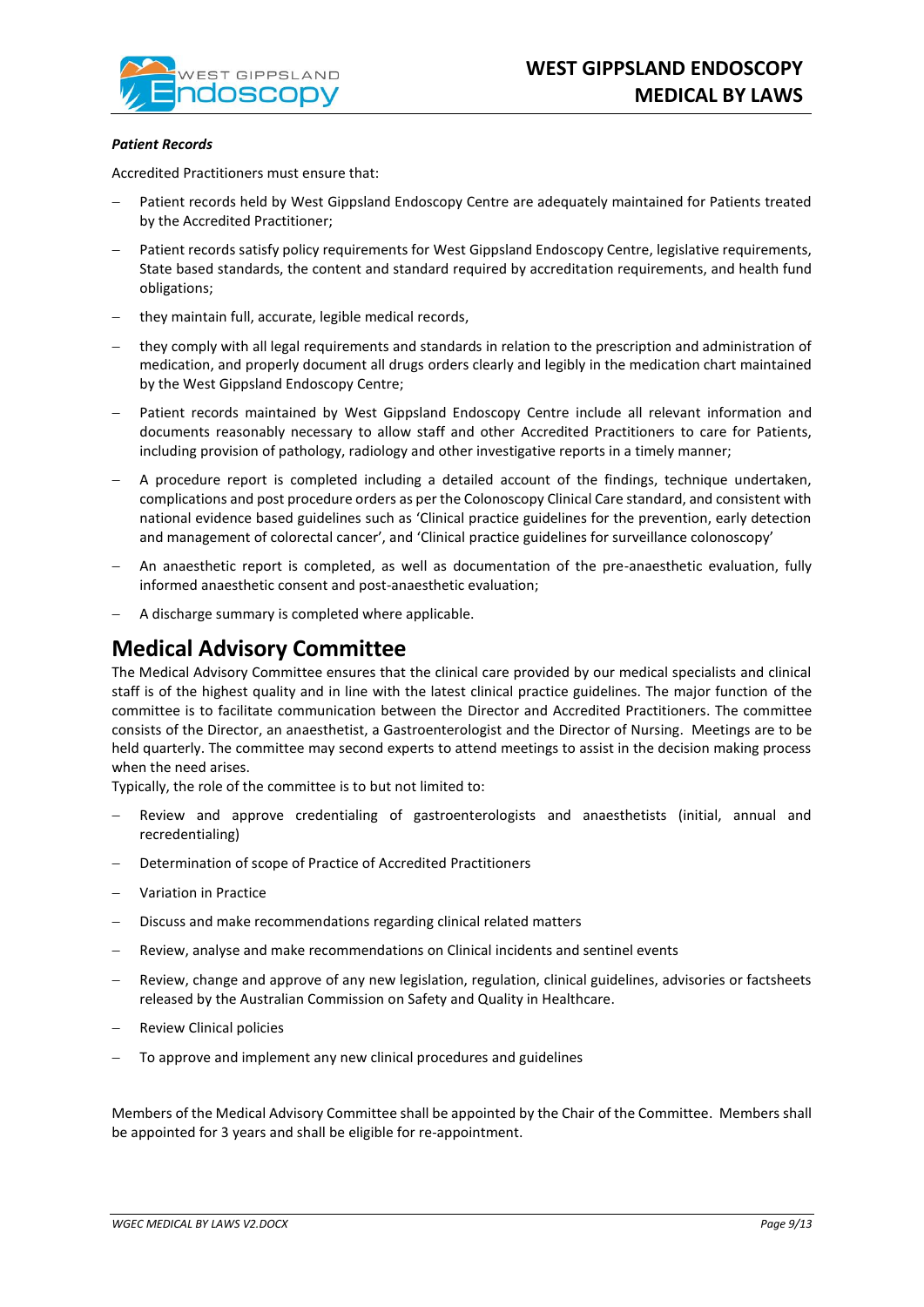

# **The Quality and Safety Committee**

The Quality and Safety Committee encompasses the roles of many committees including, OH&S, Medication Surveillance, Infection Control, Clinical, Maintenance, Risk Management and Quality.

The committee may second experts to attend meetings to assist in the decision making process when the need arises**.** 

Typically, the role of the committee is to but is not limited to:

- Review recommendations by the Medical Advisory Committee
- Reviews Policy and procedures
- Review of any new legislation, regulation, clinical guidelines, advisories or factsheets released by the Australian Commission on Safety and Quality in Healthcare
- − Incidents
- − Clinical Indicators
- − Variation in Practice
- − Infection control Reports
- − Patient, staff and VMO complaints
- Patient questionnaire results
- − Capital equipment purchases
- Ensures that processes conducted within West Gippsland Endoscopy Centre strive to meet world's best practice
- − Session Utilisation

# **Appointment of a Medical Practitioner**

The Director (following recommendation by the Medical Advisory Committee) shall appoint only professional, competent Medical Practitioners who are credentialed by West Gippsland Endoscopy Centre, Fellows of their appropriate college and/or members of their appropriate professional organisation.

Applicants will be asked to provide

- proof of identity based on a 100-point check of original documents
- national police history check
- international police check if the applicant has lived overseas for 12 months or longer during the past 10 years
- working with children check (where applicable)
- − original qualifications or certified copy, including the primary medical degree and a certified translation when not in English
- − original or certified copy of specialist qualifications and a certified translation when not in English
- − procedural qualifications (where applicable)
- other evidence of training and clinical experience, as required
- evidence of current compliance with all maintenance of professional standard requirements as determined by the specialty colleges
- − medical registration including:
	- o current Medical Board of Australia (AHPRA) registration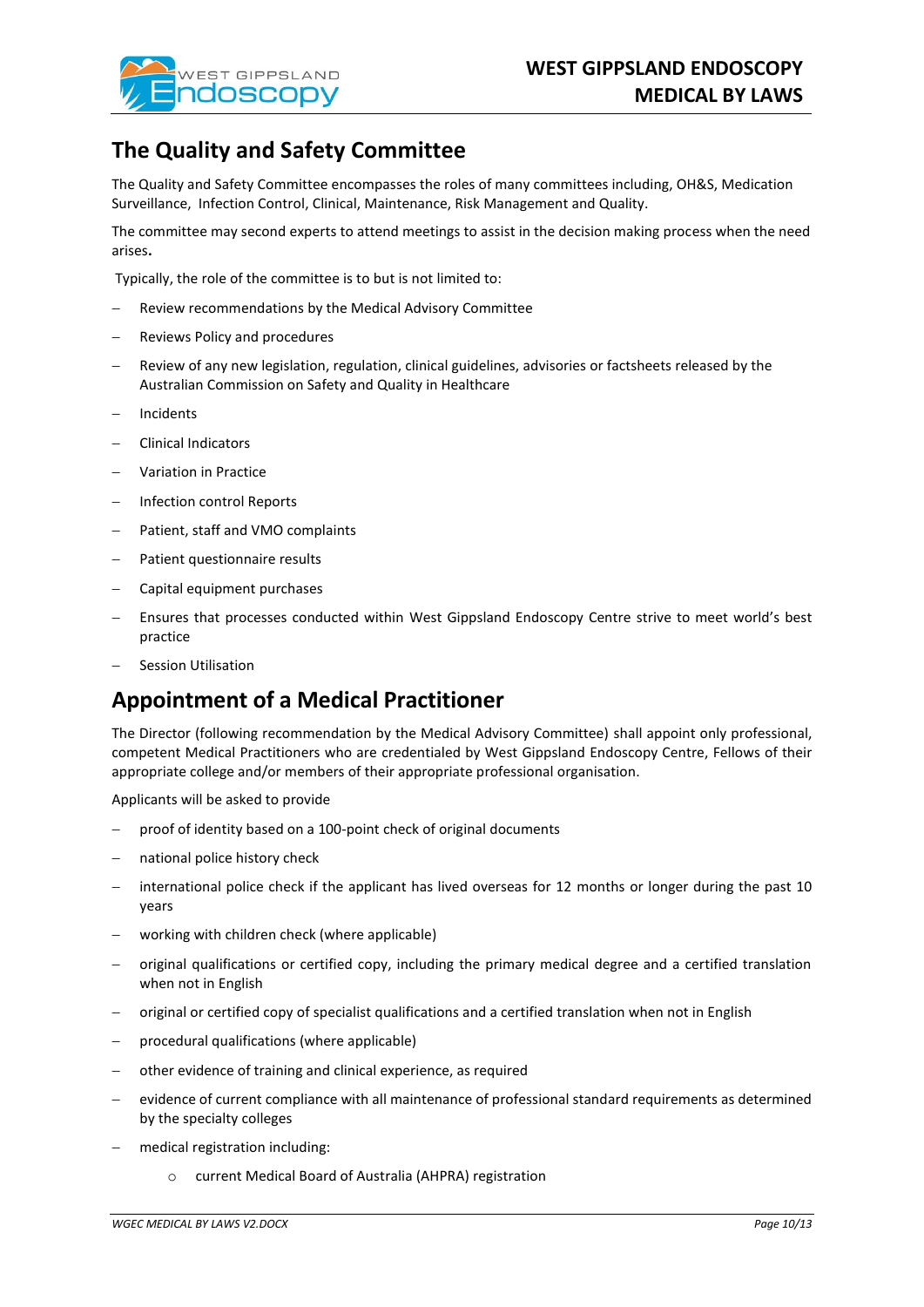

- o confirmation of the presence or absence of conditions, undertakings, endorsements, notations, and reprimands
- o confirmation of the type of registration (for example, general or specialist)
- health status, if applicable (this may be discussed privately with the director (or equivalent), who will then be responsible for deciding how this will affect the scope of clinical practice)
- − continuing professional development (CPD) statements that are college approved or relevant to the scope of clinical practice determined by the health service and include either:
- − copies of compliance certificates
- − statements verifying CPD participation by the relevant college or Australian Medical Association CPD tracker printouts
- employment and/or visiting history a current curriculum vitae, verified by checking with other sources, and including:
	- o clinical appointments
	- o academic appointments and teaching experience
	- o quality activities
- − referee checks that:
	- o must not be limited to unsolicited written references
	- o if undertaken by verbal contact must be documented, preferably in a structured format
	- o may be undertaken by templates sent to nominated referees
	- o consider the appropriateness and the bona fides of referees
	- $\circ$  include referees who work largely in the specialty of the applicant practitioner and have been in a position to judge the practitioner's experience and performance during the previous three years and have no conflict of interest in providing a reference

Persons so appointed shall be assigned appropriate clinical privileges and have full responsibility for the treatment of individual patients of West Gippsland Endoscopy Centre. Successful applicants will be advised in writing. If a change in scope of practice is sought, a complete credentialing application must be completed for the proposed new service and will be submitted to the Medical Advisory Committee for consideration.

All medical practitioners must notify the Director of Nursing immediately of any new conditions that have been placed on their medical registration subsequent to credentialing.

### *Tenure*

The tenure of Accreditation shall be for 3 years. After the 3 years, all medical practitioners must complete an application for re-credentialing and provide further evidence of practice (if applicable). The application will be presented at the Medical Advisory Committee and the committee will recommend if application for recredentialing is successful and confirm his/her scope of practice. All applicants will be notified in writing of the outcome.

The Committee retains the absolute discretion to take any action it deems to be in the best interests of the Centre and the decision of the Committee shall be final.

The Director or in his/her absence the Director of Nursing is authorised to act for and on behalf of the Medical Advisory Committee in granting Temporary Accreditation and in suspending Accreditation without prior notice until the next meeting of the Committee at which time ratification or review of such action can take place.

Appeals against decisions of the Medical Advisory Committee may be made and will be considered by the full committee who will ensure that all decisions comply with the rules of natural justice.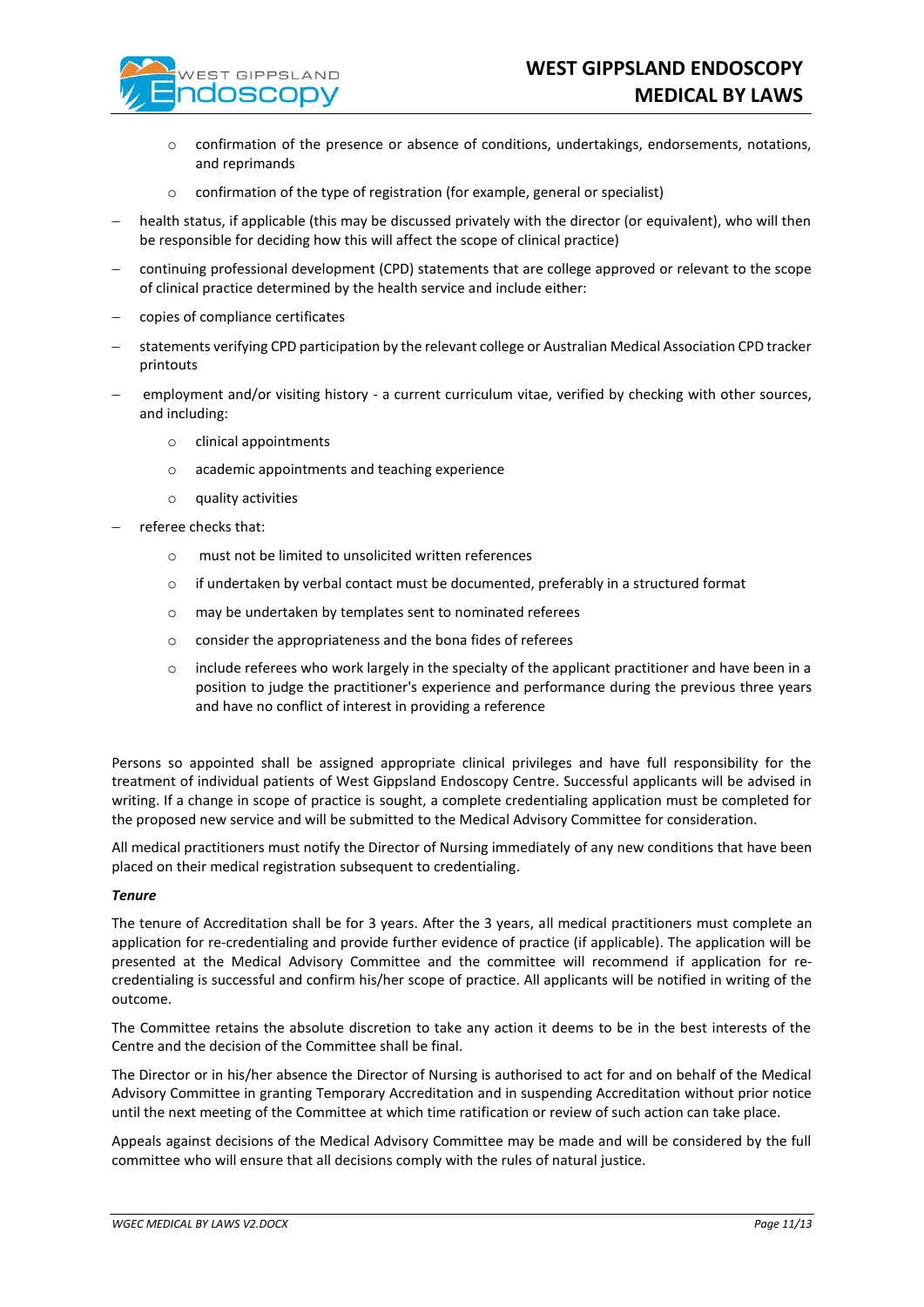

#### *Changing, extending or reducing the scope of clinical practice*

Where new services are introduced, or when a medical practitioner wishes to extend their scope of clinical practice, they must formally undergo appropriate credentialing and scope of clinical practice processes specifically for the new service or practice. Changes must align with the 'Requirements for medical practitioners who are changing their scope of practice' in the Medical Board of Australia's Registration Standard – Recency of Practice.

The credentialing and scope of clinical practice committee (or equivalent) must be provided with the following information:

- the change to the scope of clinical practice requested
- − additional procedural qualifications or experience related to the requested change
- − CPD: college certificate or evidence of relevant CPD, confirming with the relevant college if indicated.

The Medical Advisory Committee is responsible for confirming that the requested changes fit with the needs and capability of the health service.

## **Patient Safety and Quality**

Accredited Medical Practitioners are expected to contribute to the ongoing quality and safety of the Centre by participation in the quality management program through peer review, collection of relevant clinical indicators and assistance with quality and safety activities as required. All credentialed Medical Practitioners are to follow West Gippsland Endoscopy Centre's policies and procedures, National Standards of Safety and Quality in Health Services (second edition), infection control standards and Department of Health Regulations.

### *Exclusion criteria*

West Gippsland Endoscopy Centre has an exclusion criteria to ensure appropriate patient selection. All Accredited Medical Practitioners must adhere to the exclusion criteria and refer patients to another facility if they fall within our exclusion criteria or for further tests/follow ups if required.

#### *Pre Admission screening*

All patients must undergo pre admission screening with an Accredited Medical Practitioner prior to the procedure day to ensure they are suitable for the facility. Pre admission assessment must be documented in the patients health record.

### *Open Disclosure of Adverse Patient Events*

West Gippsland Endoscopy Centre has a policy of open disclosure for all clinical adverse events and follows the open disclosure principles of the Open Disclosure Standard 2008, Australian Commission on Safety and Quality in Healthcare. It is the responsibility of the Accredited Medical Practitioner to complete the open disclosure procedure.

### *Code of Conduct*

It is expected that in line with the Occupational and Safety Regulations 2007 (as amended 2014), all credentialed medical practitioners will adhere to the hospital code of conduct when dealing with all staff, patients and visitors. Serious breaches of the code of conduct will result in a review of credentialed status to West Gippsland